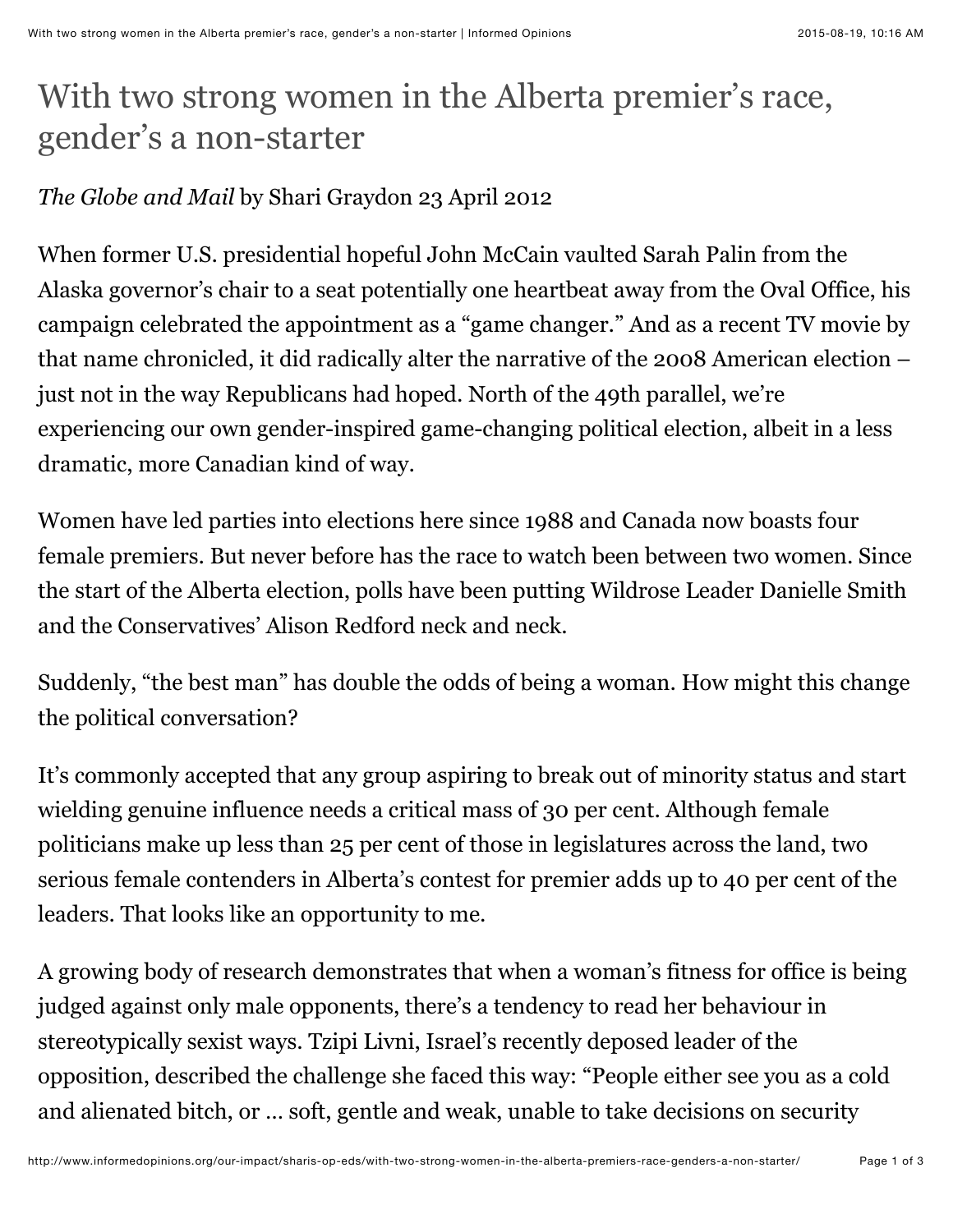## issues."

But when two worthy female politicians are squaring off and gender is no longer a point of differentiation, it may change what issues get discussed and how. If you don't have to prove, Margaret Thatcher-style, that you're tougher than any man, maybe you can acknowledge some of the realities that otherwise get ignored.

Consider, for example, that most women spend much of their lives avoiding, striving for or dealing with the consequences of pregnancy. The corresponding circumstances of each scenario have a substantial impact on their earning potential, social environment and capacity to achieve work-life balance. So the chronic short shrift given to policy debates and program proposals about reproductive health and access to childcare is remarkable, if not surprising.

As long as women's voices remain a significant minority in both politics and the broader public discourse, this isn't likely to change. But a current project that's attempting to address the latter challenge demonstrates how diversifying the voices alters the dialogue.

In response to Canadian research documenting the fact that women's perspectives make up less than a quarter of those featured in prominent opinion media, the Informed Opinions project has been encouraging and training expert women to share their ideas and analyses with the media more often.

As a result, dozens of female university professors, NGO leaders and policy advisers who had previously turned down media requests have now contributed commentary. They've offered context on issues ranging from tax policy, emergency preparedness and mental health, to refugee rights, climate change and the need for a national food strategy.

Despite the diversity of subjects addressed, a word cloud generated from the commentaries reflected repeated references to families, community, safety, health and education. More women engaging in the public discourse does, indeed, shift the conversation.